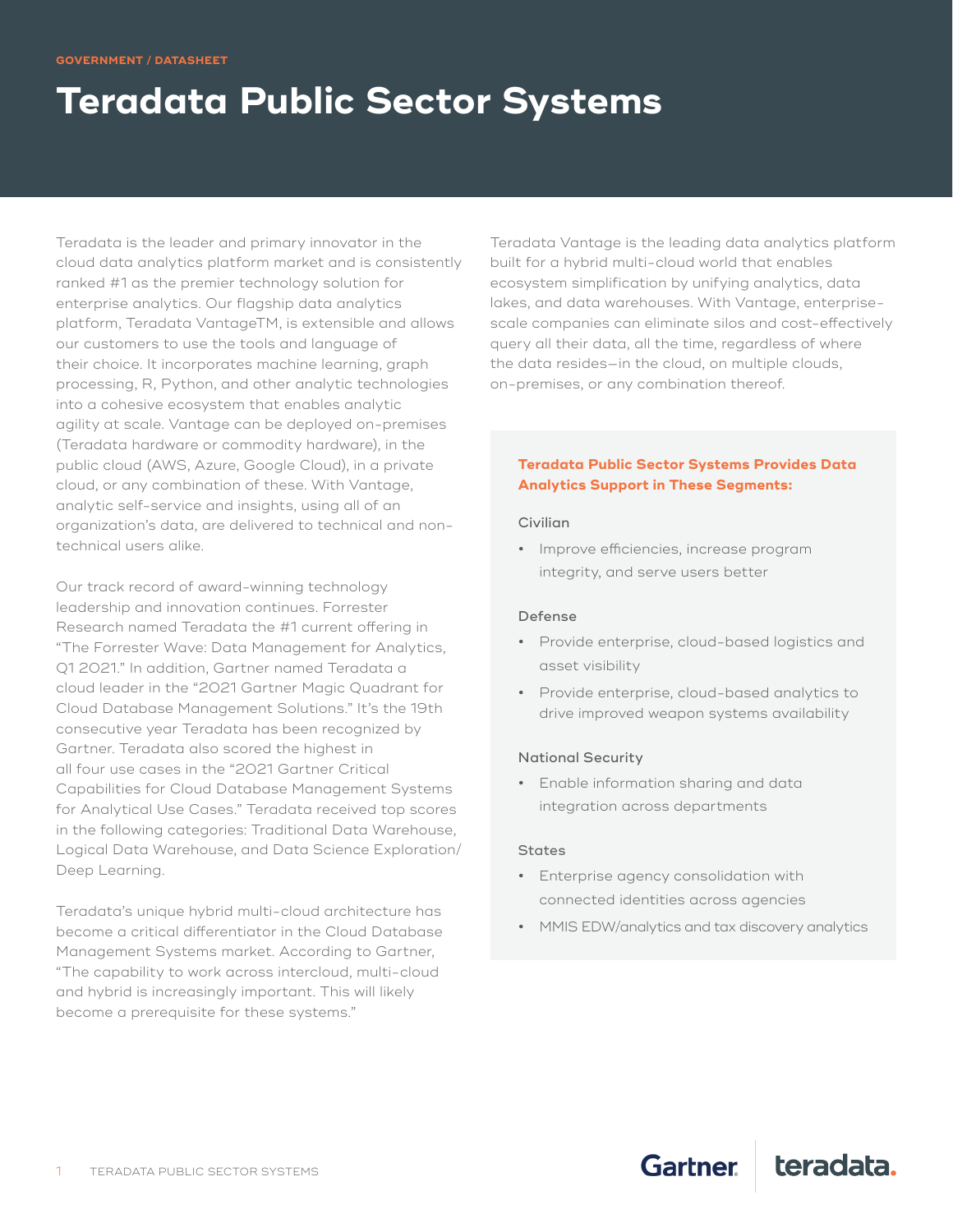### **Top Solution Offerings**

### Fraud, Waste and Abuse

Identify potential problems and improve transparency

#### Condition-Based Maintenance

Data-driven decisions to optimize efficiency in asset utilization integrating extreme volumes and types of data

#### Advanced Analytics

Advancing the analytics paradigm from descriptive to predictive and prescriptive analytics

### Healthcare Analytics

Transform beneficiary, clinical, cost, investigative, audit, and regulatory data into a wealth of policy and operational insights—creating a new era of informed government program management

### Tax & Revenue

Provide insights into tax compliance and new opportunities for tax revenues

### Agile DevOps

Accelerating analytic innovation through hyperscale analytic model creation, testing, and operationalization

# **Teradata Vantage**



### The Connected Multi-Cloud Data Platform for Enterprise Analytics

### **Government Customers**

Major customers include Department of Justice (DOJ), U.S. Department of Health & Human Services/Centers for Medicare & Medicaid

Services (HHS/CMS), U.S. Navy, U.S. Air Force, U.S. Department of Agriculture (USDA), U.S. Postal Service (USPS), U.S. Transportation Command (TRANSCOM), along with a presence in 16 states.

**Gartner** 

teradata.